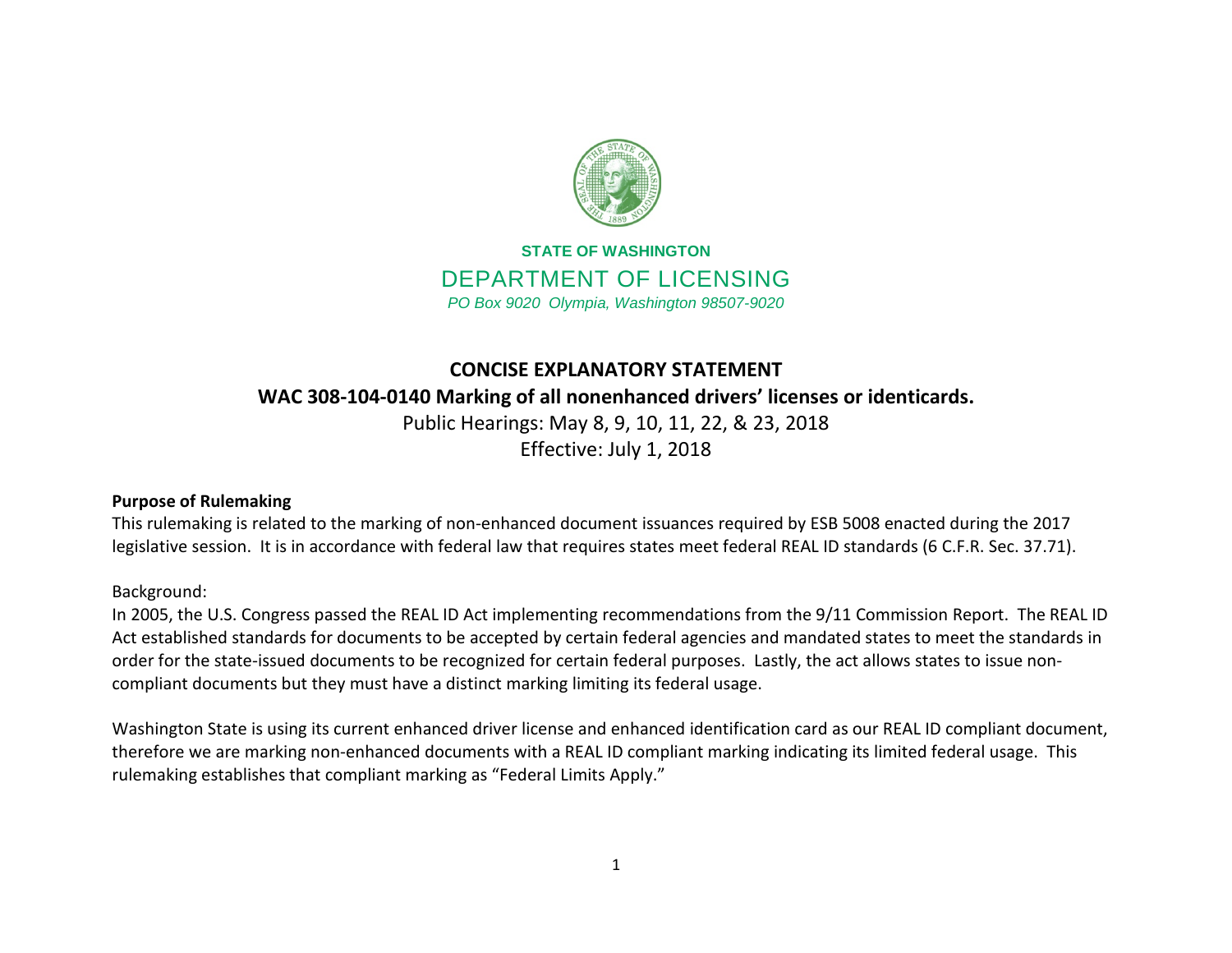#### **Comment Period**

The public comment period for this rulemaking began April 4, 2018 and ended May 24, 2018.

#### **Summary of Comments Received on the Proposed Rules and Department Response**

The department has analyzed all the comments received on the proposed rules and responses to these comments by category are listed below with the corresponding, paraphrased comment/question.

## **Changes to proposed language**

The department did not make changes to the proposed language for the adoption because "Federal Limits Apply" was generally agreed upon by stakeholders; other suggestions either did not meet the intent of the Federal law or did not fit within the physical space limitations for text of Washington drivers' licenses and identification cards.

### **Summary of all public comments received on this rule proposal and the agency's response to those comments:**

| <b>Comments</b>                                                                                                                                                                                                                                                                                                                                                                                                                                                                                                                                                                                                                                                                   |                                                                                                                                                                                                                                                                                                                                                                                                                                                                                                                                                                                                                                                                                                                                                                                                                                 |  |
|-----------------------------------------------------------------------------------------------------------------------------------------------------------------------------------------------------------------------------------------------------------------------------------------------------------------------------------------------------------------------------------------------------------------------------------------------------------------------------------------------------------------------------------------------------------------------------------------------------------------------------------------------------------------------------------|---------------------------------------------------------------------------------------------------------------------------------------------------------------------------------------------------------------------------------------------------------------------------------------------------------------------------------------------------------------------------------------------------------------------------------------------------------------------------------------------------------------------------------------------------------------------------------------------------------------------------------------------------------------------------------------------------------------------------------------------------------------------------------------------------------------------------------|--|
| <b>Paraphrased Comment</b>                                                                                                                                                                                                                                                                                                                                                                                                                                                                                                                                                                                                                                                        | <b>Department response</b>                                                                                                                                                                                                                                                                                                                                                                                                                                                                                                                                                                                                                                                                                                                                                                                                      |  |
| Related to "Federal Limits Apply" Marking                                                                                                                                                                                                                                                                                                                                                                                                                                                                                                                                                                                                                                         |                                                                                                                                                                                                                                                                                                                                                                                                                                                                                                                                                                                                                                                                                                                                                                                                                                 |  |
| "Federal Limits Apply" communicates nothing; suggests<br>"Not valid Fed. ID". (No position - comments only)<br>Wording should be "Federal Restrictions Apply." (No<br>$position$ – comments only)<br>2. "Federal Limits Apply" is preferable to a negatively<br>phrased or broad marking; concerns with anti-immigrant<br>rhetoric and policies at national level - recommends that<br>DOL stop referring to standard documents as "non-<br>enhanced" in order to prevent the presumption that<br>standard documents are inferior; although the legislation<br>includes that the marking cannot be used to infer<br>citizenship it only applies at the state level so the federal | Thank you for the suggestions. The Department considered<br>several options including, "Not valid for federal identification"<br>but ultimately chose "Federal Limits Apply" for a few reasons.<br>First, the available space on current Washington driver licenses<br>and identification cards is limited. Second, while it is the case<br>that standard documents will not be REAL ID compliant, there<br>are instances where federal agencies/services will still be<br>available for standard document holders. For example, you will<br>still be able to use them at federal facilities that do not require<br>a person to present identification to enter such as a U.S. post<br>office or Social Security Administration building. You will still be<br>able to use a standard ID card or driver license to apply for or |  |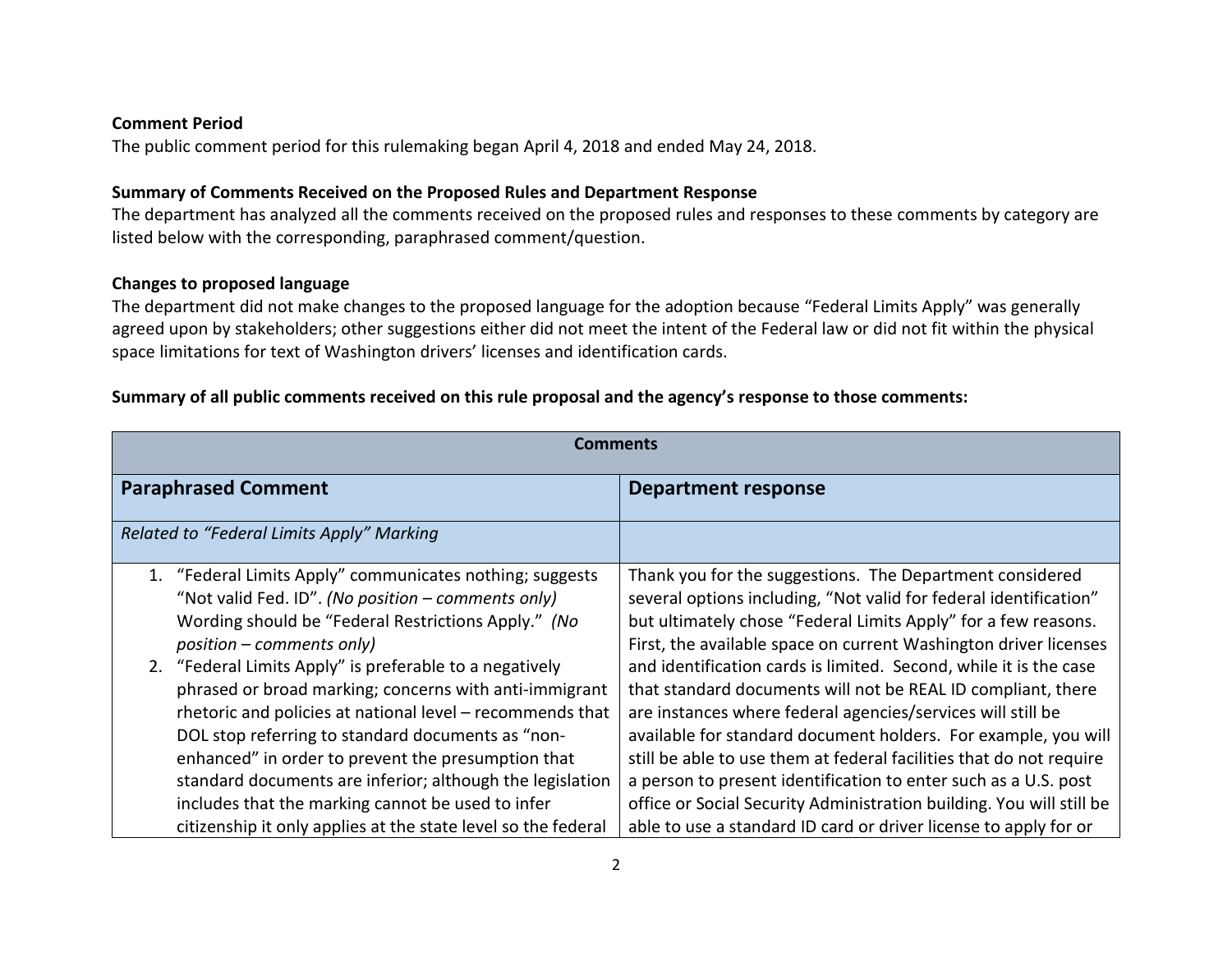| agencies can continue - asks DOL to "carefully craft state  | receive federal benefits, and others. The full list can be found    |
|-------------------------------------------------------------|---------------------------------------------------------------------|
| regulations to limit or contain the possibility of de facto | on the Department of Homeland Security (DHS)                        |
| discrimination faced by residents who are members of a      | website: https://www.dhs.gov/real-id-public-faqs.                   |
| protected class." (No position - comments only)             | Third, DHS must approve the marking on non-compliant                |
| 3. Supports above position, these cards should not be       | documents and they have already approved "Federal Limits            |
| referred to as "non-enhanced" and there should be no        | Apply" in other states, such as California.                         |
| discriminatory impact due to these changes.                 |                                                                     |
| Washington agencies and law enforcement should not          | To help Washington residents understand the meaning of              |
| use standard documents for discrimination. (No position     | "Federal Limits Apply," we will be launching a public awareness     |
| - comments only)                                            | campaign that focuses on educating the public about what            |
|                                                             | those limits are (domestic air travel, access to secure Federal     |
|                                                             | facilities, etc.) and the alternative options available for REAL ID |
|                                                             | compliance, such as a U.S. passport or passport card. Look for      |
|                                                             | the campaign this summer, follow our social media accounts,         |
|                                                             | and visit our website for up-to-date information.                   |
|                                                             |                                                                     |
|                                                             | Regarding reference to "non-enhanced" documents, the                |
|                                                             | department will keep the WAC as it is written because it refers     |
|                                                             | to all non-enhanced driver licenses and identification cards        |
|                                                             | such as commercial driver licenses, restricted licenses,            |
|                                                             | etc. However, we will continue to call the standard issued          |
|                                                             | driver license and the standard identification card as such.        |
|                                                             |                                                                     |
|                                                             | The department was provided authority to do rulemaking              |
|                                                             | related to the marking of documents, but does not have              |
|                                                             | oversight of agencies following the non-discriminatory clause       |
|                                                             | of the legislation. However, DOL will continue to work with the     |
|                                                             | Governor's Office and impacted stakeholders as the State            |
|                                                             | moves towards compliance and enforcement to ensure clear            |
|                                                             | communication. During REAL ID presentations we include the          |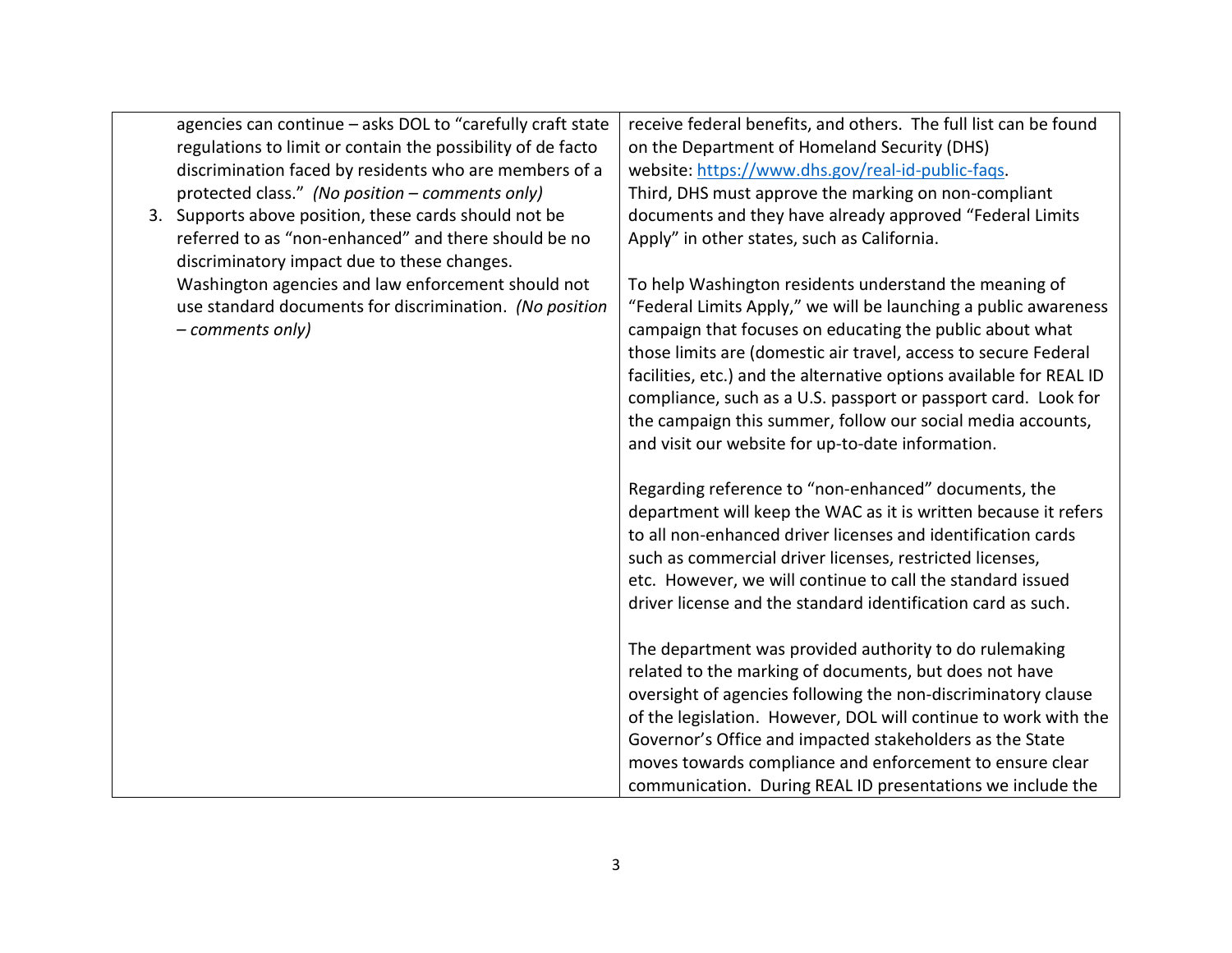|                                                                                                                                                                                                                                                                                                                                                                                                                                                                                                                                                                                                                | non-discriminatory language from the legislation, we will<br>continue to do so and clarify that it is applicable to the state.                                                                                                                                                                                                                                                                                                                   |
|----------------------------------------------------------------------------------------------------------------------------------------------------------------------------------------------------------------------------------------------------------------------------------------------------------------------------------------------------------------------------------------------------------------------------------------------------------------------------------------------------------------------------------------------------------------------------------------------------------------|--------------------------------------------------------------------------------------------------------------------------------------------------------------------------------------------------------------------------------------------------------------------------------------------------------------------------------------------------------------------------------------------------------------------------------------------------|
| Comments related to REAL ID compliance                                                                                                                                                                                                                                                                                                                                                                                                                                                                                                                                                                         |                                                                                                                                                                                                                                                                                                                                                                                                                                                  |
| 1. Why is WA not complying with TSA/Homeland Security<br>rules? Plastic ID is no more than a piece of paper to<br>drive; has a WA driver license, US passport and passport<br>card, and TSA pre-check so has done background check;<br>wants everyone else traveling to have same checks/meet<br>same requirements. (Opposed)<br>2. This is ridiculous; who's idea was it to issue driver's                                                                                                                                                                                                                    | This rulemaking is related to the marking of non-enhanced<br>document issuances required by ESB 5008 enacted during the<br>2017 legislative session. It is in accordance with federal law<br>that requires states meet federal REAL ID standards.<br>Washington State plans to seek full compliance with the REAL<br>ID Act in fall 2018. Washington's approach to compliance is to<br>make the current enhanced documents REAL ID compliant and |
| licenses not valid? Why not just comply with federal<br>regulations so they can be legal identification. If a law<br>change needs to happen then change the law. Change<br>how driver's licenses are issued instead of adding<br>disclaimer. (Opposed)                                                                                                                                                                                                                                                                                                                                                         | begin issuing standard documents with the marking. This<br>approach to compliance was authorized by the Washington<br>State Legislature. If you have a U.S. passport/passport card,<br>TSA pre-check, or other federally acceptable document then<br>you will be ready to travel after REAL ID enforcement begins in                                                                                                                             |
| 3. Why did Washington plan to make the enhanced<br>documents, which are only available to U.S. citizens, the<br>REAL ID option? DHS regulations allow lawful aliens to<br>obtain a REAL ID document but Washington does not<br>have this option so all Washington residents who are not<br>citizens cannot get a state document to travel. Although<br>legislation restricts state law enforcement from<br>discriminating it doesn't do anything at federal level.<br>Non-citizens who are still here legally will now be<br>marked as non-citizens to the federal agencies. (No<br>$position$ – comment only) | October 2020. For full information on documents TSA accepts<br>please visit: https://www.tsa.gov/travel/security-<br>screening/identification.                                                                                                                                                                                                                                                                                                   |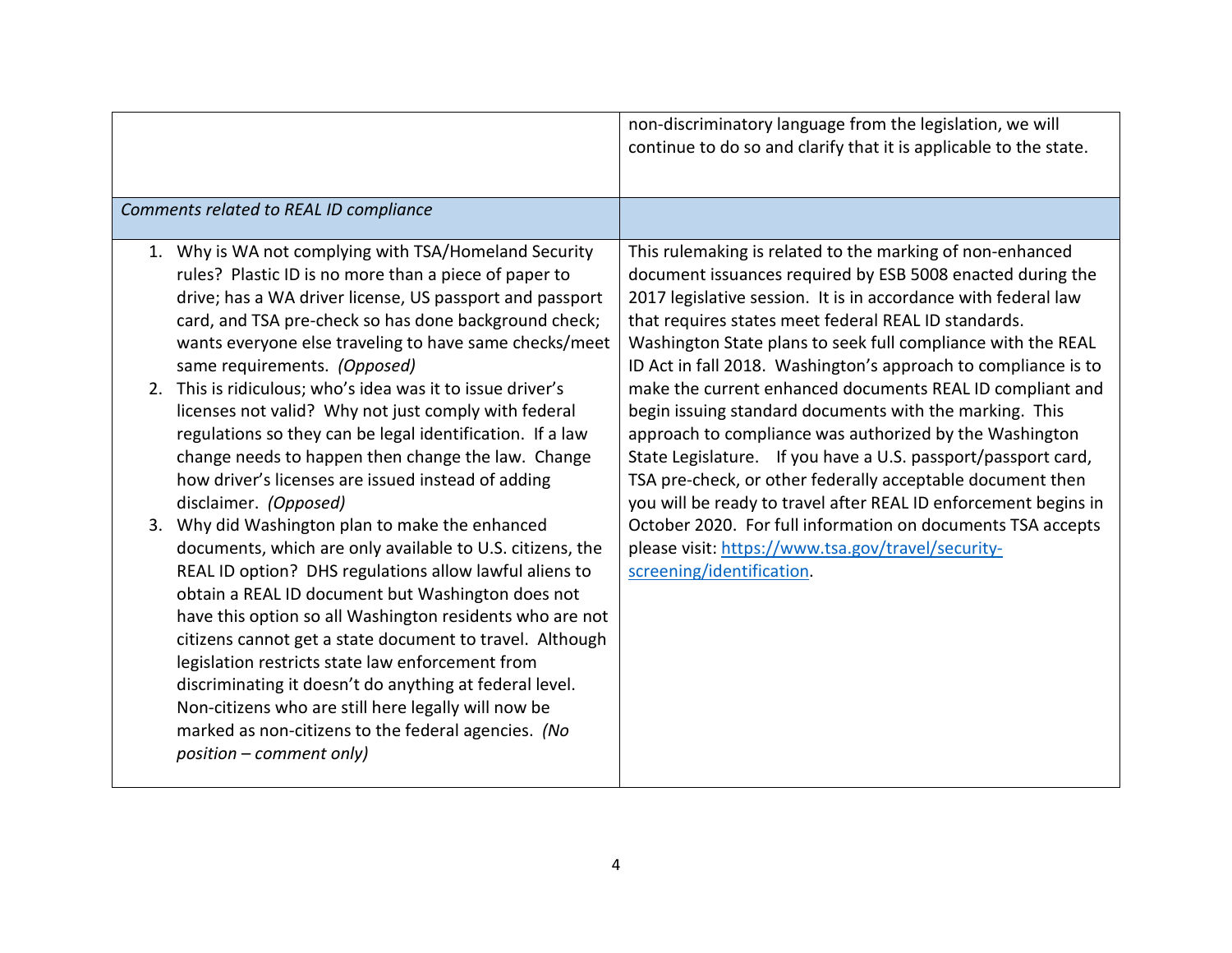|        | Comments related to the cost of enhanced documents (out of                                                                                                                                                                                                                                                                                                                                                         |                                                                                                                                                                                                                            |
|--------|--------------------------------------------------------------------------------------------------------------------------------------------------------------------------------------------------------------------------------------------------------------------------------------------------------------------------------------------------------------------------------------------------------------------|----------------------------------------------------------------------------------------------------------------------------------------------------------------------------------------------------------------------------|
| scope) |                                                                                                                                                                                                                                                                                                                                                                                                                    |                                                                                                                                                                                                                            |
|        | 1. Opposed to marking, all cards should be compliant with<br>federal requirements - why should those wanting to be                                                                                                                                                                                                                                                                                                 | The enhanced documents can be used to cross international<br>boarders by land or sea and beginning October 2020 will be the                                                                                                |
|        | compliant have to pay more to fly; maybe make those<br>non-compliant pay more - can't afford extras state<br>passes onto them. (No position – comments only)                                                                                                                                                                                                                                                       | state issued document accepted for domestic air travel. The<br>enhanced documents and the REAL ID Act require verification<br>of citizenship and identification documents that the standard                                |
|        | 2. Generally agree with marking; should not have to pay<br>more for an enhanced document. Charging more for<br>federally compliant documents is backwards. (In favor<br>with concerns)                                                                                                                                                                                                                             | documents do not. Additionally, they have longer retention<br>periods for the source documents. The extra validation steps<br>and retention periods cause an increase in staff time and<br>access to verification systems. |
|        | 3. Citizens should not have to pay more for an ID meeting<br>federal minimum standards; enhanced cards should cost<br>the same as standard. (In favor with concerns)                                                                                                                                                                                                                                               | In the 2017 REAL ID legislation, the Washington State<br>Legislature reduced the cost for enhanced documents with the                                                                                                      |
|        | 4. Issue is cost of enhanced documents; need to lower price<br>so lower income families can comply. (No position -<br>comments only)                                                                                                                                                                                                                                                                               | intent of decreasing the financial burden on those wanting to<br>travel but not wanting a U.S. passport/passport card or other<br>federally accepted document.                                                             |
|        | 5. Has been a resident for 52 years, always held a valid WA<br>driver license which always served as valid identification;<br>if next driver license is marked but is expected to pay<br>more for an enhanced document to be valid will take<br>State to small claims court to reimburse for costs<br>because do not want to pay for the state to cater to<br>illegal undocumented immigrants; taxes and prices on |                                                                                                                                                                                                                            |
|        | disabled low income are bad enough. (Opposed)<br>6. Make all Washington driver's licenses and identification<br>cards comply with federal law and TSA. Makes no sense<br>to charge citizens and residents extra for cards that do<br>comply. (Opposed)                                                                                                                                                             |                                                                                                                                                                                                                            |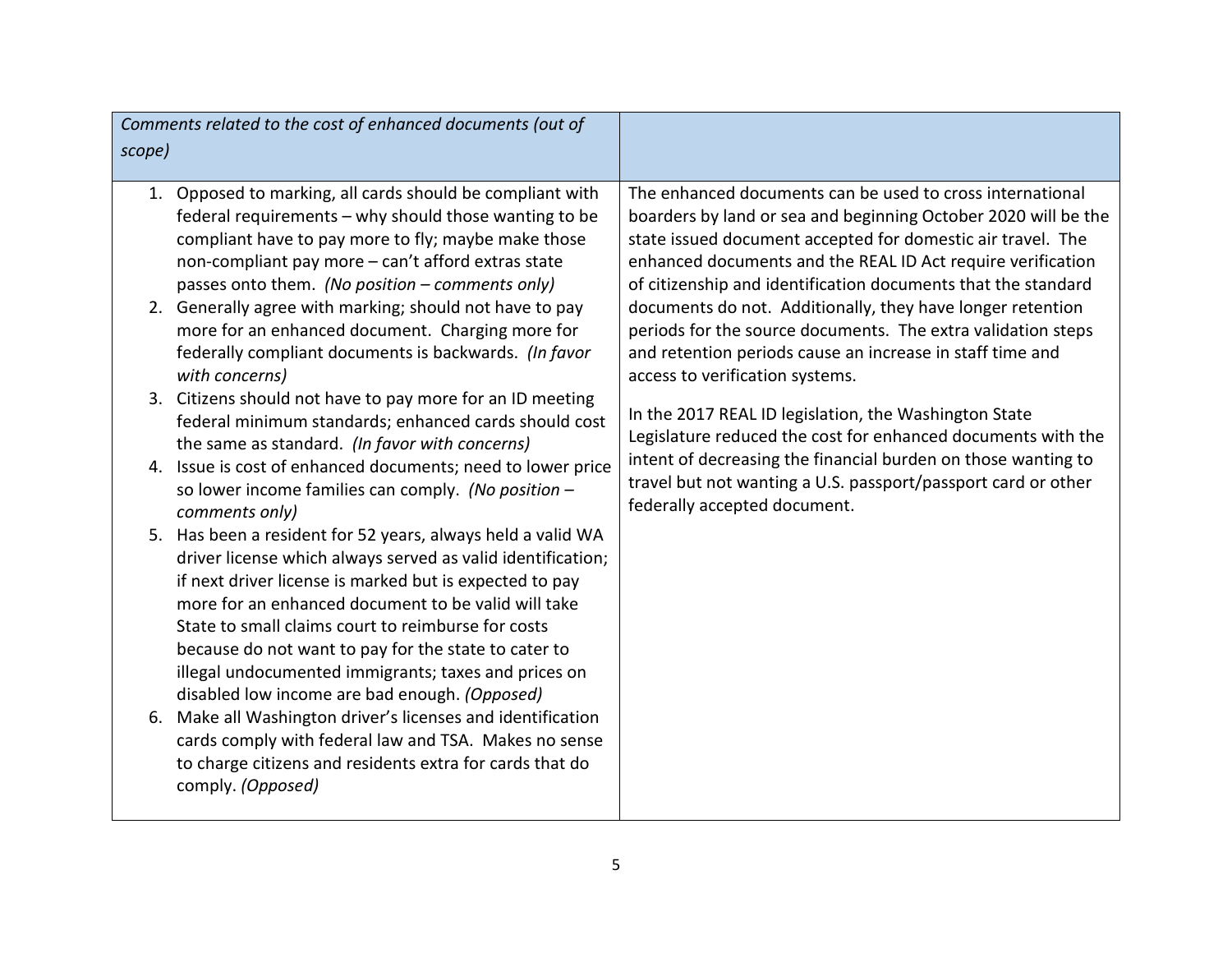| Comments related to voting and accessing state programs (out<br>of scope)                                                                                                                                                                                                                                                                                                                                                                                                                                                                                                                         |                                                                                                                                                                                                                                                                                                                                                                                                                                                                                                                                                                                                                                                                                                                                                                                                                                                         |
|---------------------------------------------------------------------------------------------------------------------------------------------------------------------------------------------------------------------------------------------------------------------------------------------------------------------------------------------------------------------------------------------------------------------------------------------------------------------------------------------------------------------------------------------------------------------------------------------------|---------------------------------------------------------------------------------------------------------------------------------------------------------------------------------------------------------------------------------------------------------------------------------------------------------------------------------------------------------------------------------------------------------------------------------------------------------------------------------------------------------------------------------------------------------------------------------------------------------------------------------------------------------------------------------------------------------------------------------------------------------------------------------------------------------------------------------------------------------|
| Regarding voting, only WA residents should vote having<br>1.<br>established residency for at least 24 months. No one<br>should collect food stamps or public assistance without<br>being a resident - should have to go through screening<br>process and testing to determine pay back. (Opposed)<br>2. WA driver licenses need to identify who is a legal voter;<br>others should be described as temporary, non-citizen,<br>etc.; too many vote who don't have a right to do so;<br>People register to vote in many states but should only<br>vote in state they live. (In favor with concerns) | When enrolling individuals in the motor voter program, the<br>Department of Licensing follows Washington State voter<br>registration legal requirements. These requirements are:<br>A citizen of the United States;<br>$\bullet$<br>A legal resident of Washington State and have lived at<br>$\bullet$<br>address for at least 30 days before election;<br>At least 18 years of age to vote;<br>$\bullet$<br>Not under Department of Corrections supervision for a<br>$\bullet$<br>Washington felony conviction; and<br>Not disqualified from voting due to a court order.<br>$\bullet$<br>You can find resources about voting from the Secretary of<br>State's Office at https://www.sos.wa.gov/elections/.<br>For more information about the Department of Social and<br>Health Service's benefit programs please<br>visit https://www.dshs.wa.gov/. |
| Comments related to driver license requirements and card<br>design (out of scope)                                                                                                                                                                                                                                                                                                                                                                                                                                                                                                                 |                                                                                                                                                                                                                                                                                                                                                                                                                                                                                                                                                                                                                                                                                                                                                                                                                                                         |
| 1. Generally agree, cards should be clearly identifiable as<br>either REAL ID compliant or not; Washington should<br>consider redesigning cards to include stars similar to<br>other states; residents should be allowed to hold two<br>forms of ID - one compliant the other not; marking<br>should not imply immigration status. (In favor with<br>concerns)                                                                                                                                                                                                                                    | Washington recently redesigned State issued identification<br>documents to improve security and make them more difficult<br>to fraudulently duplicate. Additionally, the Department of<br>Licensing follows state laws when registering individuals in the<br>motor voter program. Beyond the REAL ID compliant marking,<br>we are not considering redesigning the cards at this time to<br>incorporate any changes, such as voter eligibility status.                                                                                                                                                                                                                                                                                                                                                                                                  |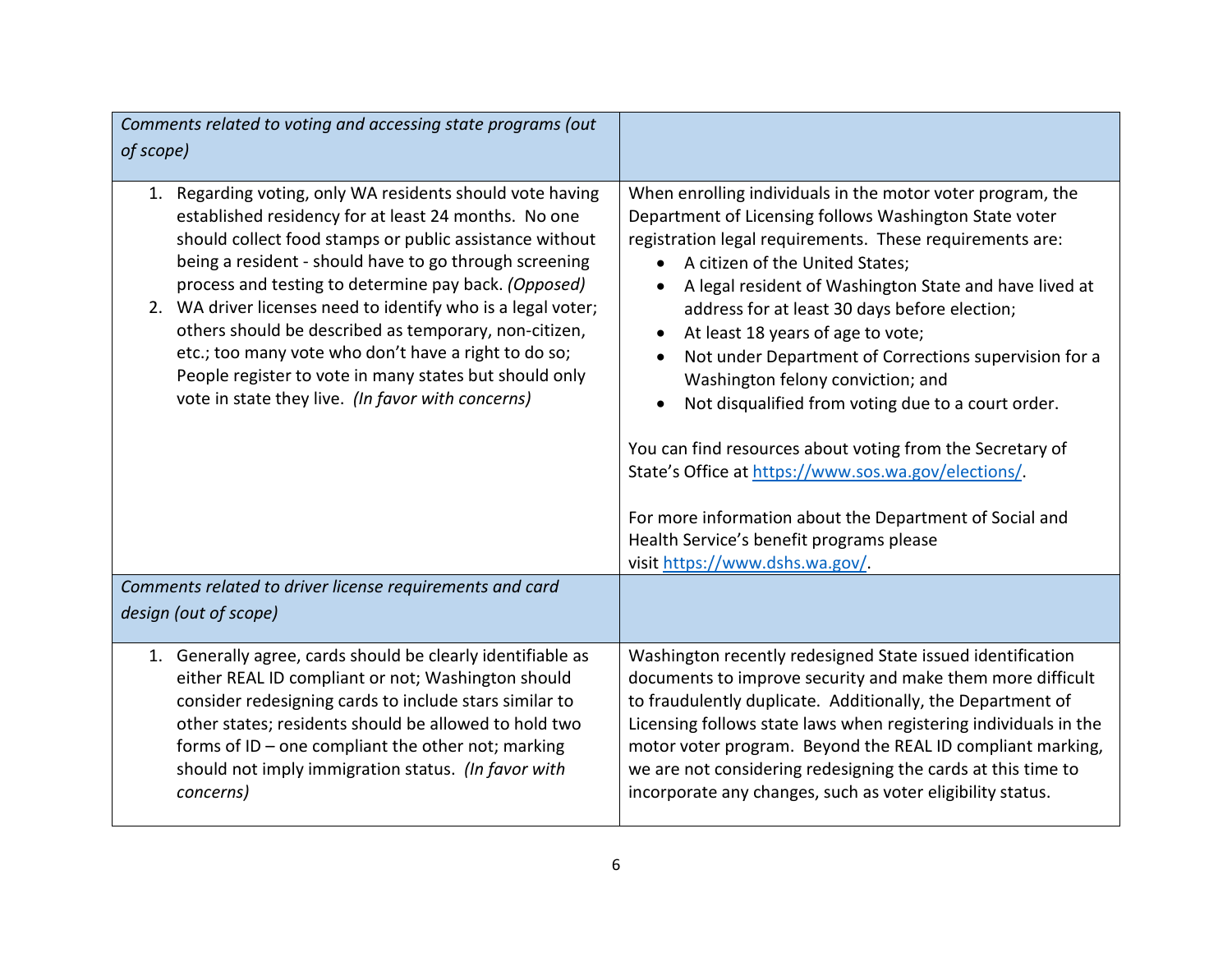| require proof of legal permanent residence. Washington<br>State's approach to REAL ID, per the authorizing legislation, is<br>to have the enhanced documents be the state's REAL ID |
|-------------------------------------------------------------------------------------------------------------------------------------------------------------------------------------|
|                                                                                                                                                                                     |
|                                                                                                                                                                                     |
|                                                                                                                                                                                     |
|                                                                                                                                                                                     |
|                                                                                                                                                                                     |
| This rulemaking is related to the marking of standard driver's                                                                                                                      |
| licenses or identification cards. The qualifications to receive                                                                                                                     |
| driver's licenses are not under consideration; those                                                                                                                                |
|                                                                                                                                                                                     |
|                                                                                                                                                                                     |
|                                                                                                                                                                                     |
|                                                                                                                                                                                     |
|                                                                                                                                                                                     |
|                                                                                                                                                                                     |
|                                                                                                                                                                                     |
|                                                                                                                                                                                     |
|                                                                                                                                                                                     |
|                                                                                                                                                                                     |
|                                                                                                                                                                                     |
|                                                                                                                                                                                     |
|                                                                                                                                                                                     |
|                                                                                                                                                                                     |
|                                                                                                                                                                                     |
|                                                                                                                                                                                     |
|                                                                                                                                                                                     |
|                                                                                                                                                                                     |
|                                                                                                                                                                                     |
|                                                                                                                                                                                     |
|                                                                                                                                                                                     |
|                                                                                                                                                                                     |
|                                                                                                                                                                                     |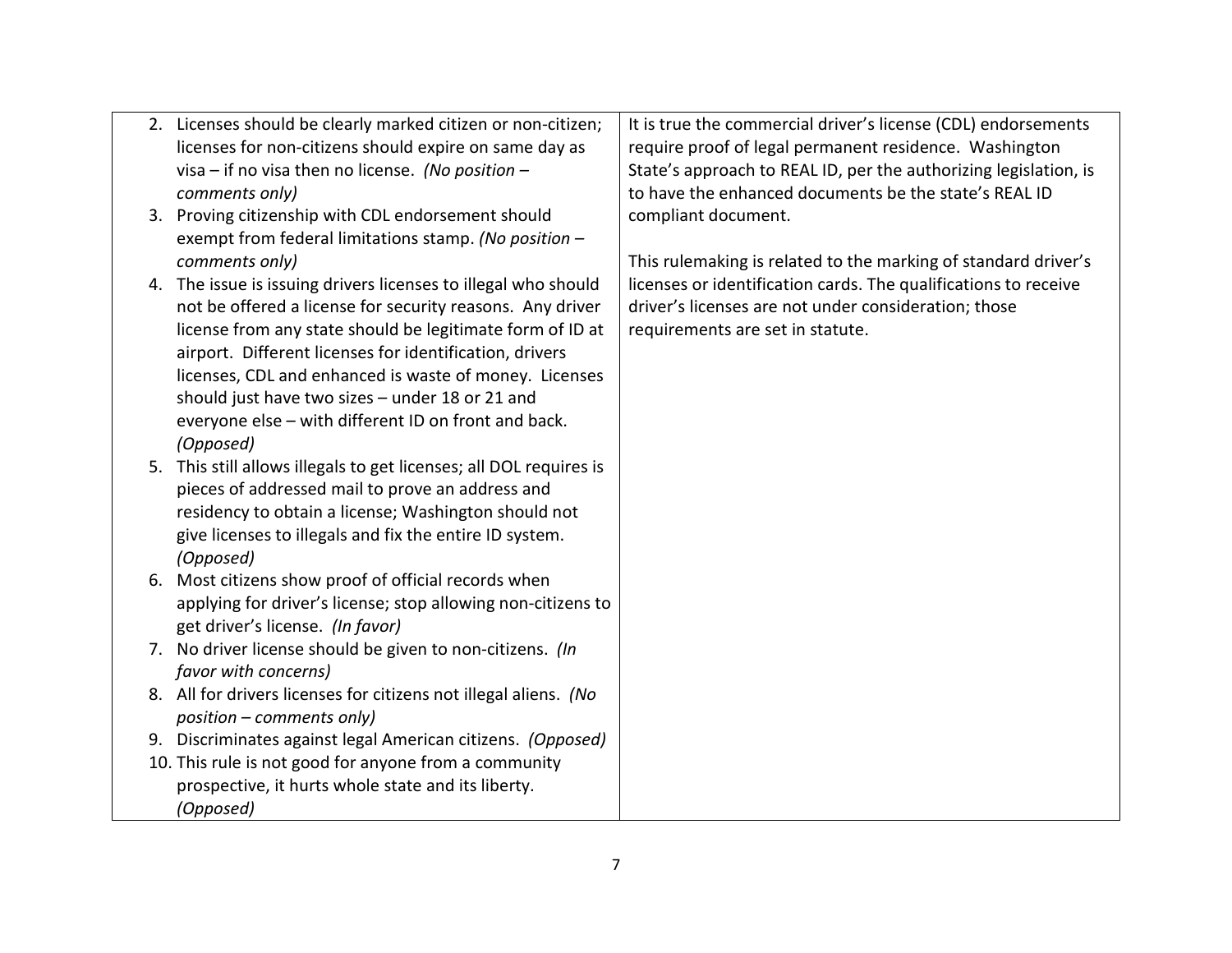| Comments related to public hearing schedule                                                                                                                                                                                                                                                |                                                                                                                                                                                                                                                                                                                                                                                                                                                                                                                                                                                                                                                                                                                                                                                                                                                                                                                                                                                         |
|--------------------------------------------------------------------------------------------------------------------------------------------------------------------------------------------------------------------------------------------------------------------------------------------|-----------------------------------------------------------------------------------------------------------------------------------------------------------------------------------------------------------------------------------------------------------------------------------------------------------------------------------------------------------------------------------------------------------------------------------------------------------------------------------------------------------------------------------------------------------------------------------------------------------------------------------------------------------------------------------------------------------------------------------------------------------------------------------------------------------------------------------------------------------------------------------------------------------------------------------------------------------------------------------------|
| 1. Why were there no public hearings south of Thurston<br>County? (No position - comments only)<br>2. Public hearings were not held in southwest Washington;<br>all hearings held in Seattle/Olympia and Eastern<br>Washington guaranteeing a biased audience. (In favor<br>with concerns) | The Department of Licensing follows the rulemaking process<br>set forth by the Administrative Procedures Act and the Office<br>of the Code Reviser. Public hearings are conducted to ensure<br>the public has an opportunity to participate in the government<br>processes that impact them. We additionally accepted written<br>comment from Washingtonians statewide between April 4 and<br>May 24; this Concise Explanatory Statement is a result of all<br>comments received.<br>The rulemaking public hearing schedule decision was not easy;<br>we are aware there were locations we did not visit. However,<br>we are committed to communicating with everyone in the<br>state regardless of geography. We will be launching a public<br>awareness campaign this summer, as well as traveling within<br>the state to provide education and updates. Look for the<br>campaign this summer, follow our social media accounts, and<br>visit our website for up-to-date information. |
| Generalized comments and questions                                                                                                                                                                                                                                                         |                                                                                                                                                                                                                                                                                                                                                                                                                                                                                                                                                                                                                                                                                                                                                                                                                                                                                                                                                                                         |
| 1. Will standard driver licenses with expiration date of 2023<br>be given credit or refund when obtaining enhanced? (In<br>favor with concerns)                                                                                                                                            | No, the Department will not be issuing refunds.<br>1.<br>However, if you trade in a standard document for the<br>enhanced version, you will only be charged the                                                                                                                                                                                                                                                                                                                                                                                                                                                                                                                                                                                                                                                                                                                                                                                                                         |
| 2. For those with extended licenses currently, if it expires in<br>July 2018 will they have to get a new license with a<br>restriction until expiration in 7 years or will it get<br>updated in September 2018? (In favor with concerns)                                                   | difference between the standard and enhanced<br>documents for the remainder of time before the<br>document expires. For example, if this year you<br>replaced your standard driver license with the                                                                                                                                                                                                                                                                                                                                                                                                                                                                                                                                                                                                                                                                                                                                                                                     |
| 3. This is good new policy. (In favor)<br>4. Please consider adding more information to<br>presentations related to REAL ID compliance such as:                                                                                                                                            | enhanced version, you will pay \$4 per year until it<br>expires 2023, \$4/year x 5 years = \$20.                                                                                                                                                                                                                                                                                                                                                                                                                                                                                                                                                                                                                                                                                                                                                                                                                                                                                        |